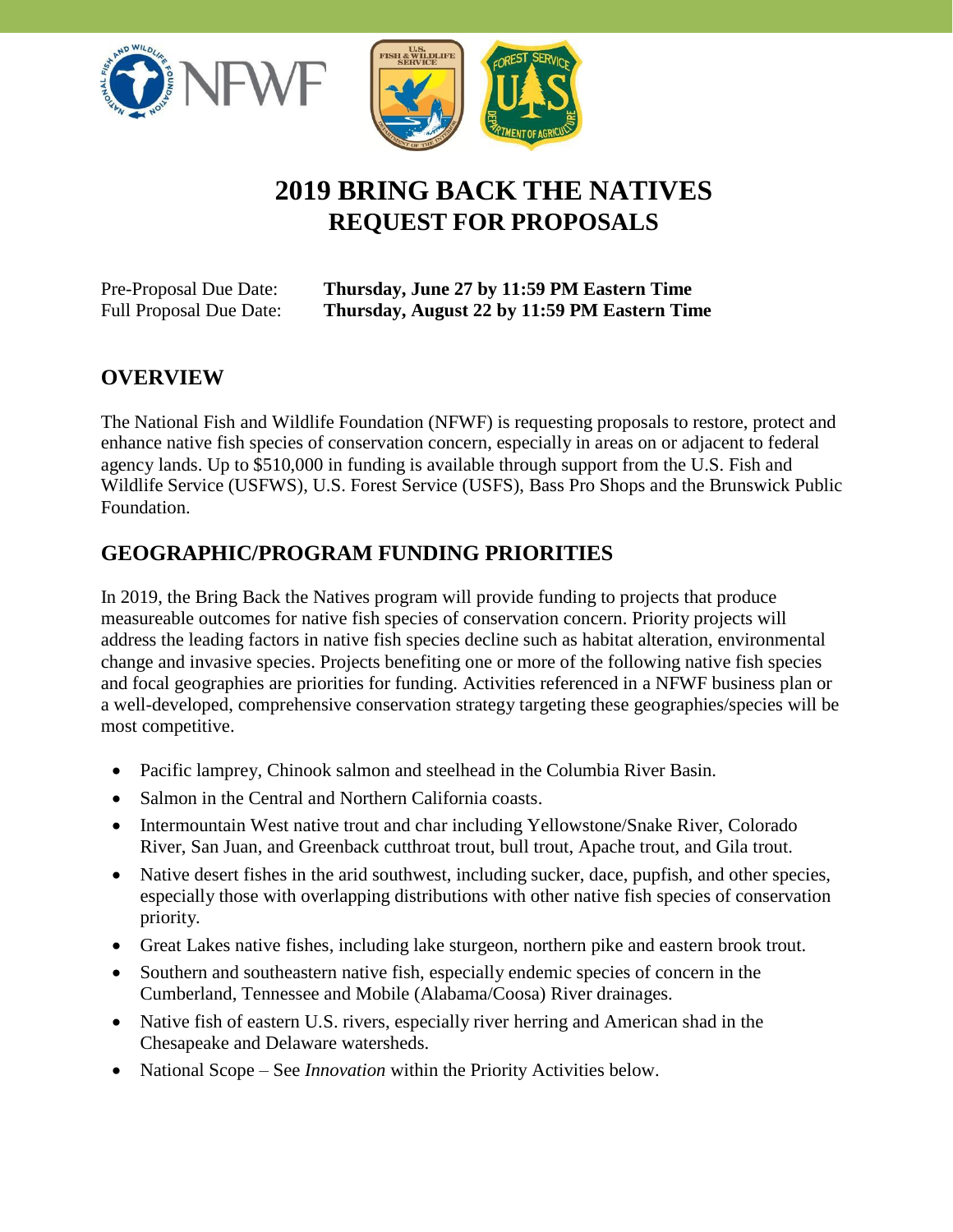#### **PRIORITY ACTIVITIES**

Restoration activities that address key limiting factors for focal species are priorities for the Bring Back the Natives program. These include:

- *Restoring Connectivity*  removal of culverts and passage barriers or flow restoration to connect fish to key spawning, rearing and refuge habitats. Proposals that describe how addressing a fragmentation issue fits into a broader connectivity strategy for a given watershed will be most competitive (e.g., culvert to be removed was ranked as the highest priority in a comprehensive culvert assessment).
- *Restoring Riparian, Instream Habitat, and Water Quality* improvement of instream habitat through hydrologic restoration, secondary channel reconnection to tributary/mainstems, and levee removal, breaching or setback to reconnect rivers to their floodplains; habitat complexity enhancement through large boulder addition, log jam creation, and wood recruitment improvement to streams through upland and riparian forest management; grazing management and the replanting of riparian areas with native vegetation to reduce stream temperature and enhance reciprocal exchanges between aquaticterrestrial habitats; reduction of sediment delivery to streams through road maintenance/management; channel stabilization and re-aggradation through beaver restoration.
- *Invasive species management* eradication or control of invasive species that fundamentally alter habitat for native fish species or compete/hybridize with focal species of conservation concern. Proposals related to this activity should describe the context of the effort, i.e., is this a perpetual management issue, or eradication possible. If the proposal seeks short-term support for a longer-term invasive species removal effort the proposal should describe the timeline and overall estimated cost of the longer-term effort.
- *Innovation* development of decision support tools and innovative approaches to fish conservation including landscape-scale assessments to determine where to implement restoration to maximize native fish recovery; piloting innovative restoration techniques; the identification of key flow restoration thresholds that enhance fish habitat and water quality in flow-limited systems; and innovative public outreach methods such as those that crowdsource data/information needed for native fish conservation.

# **PROJECT METRICS**

To better gauge progress on individual grants and to ensure greater consistency of project data provided by multiple grant projects, Bring Back the Natives has a list of metrics in Easygrants for full proposal applicants to choose from for reporting (commonly used metrics are shown in the table below). We ask that you select the most relevant metrics from this list for your project **(at least one but no more than three in most cases)**. If you do not believe an applicable metric has been provided, please contact Kirstin Neff (mailto: Kirstin. Neff@nfwf.org) to discuss acceptable alternatives.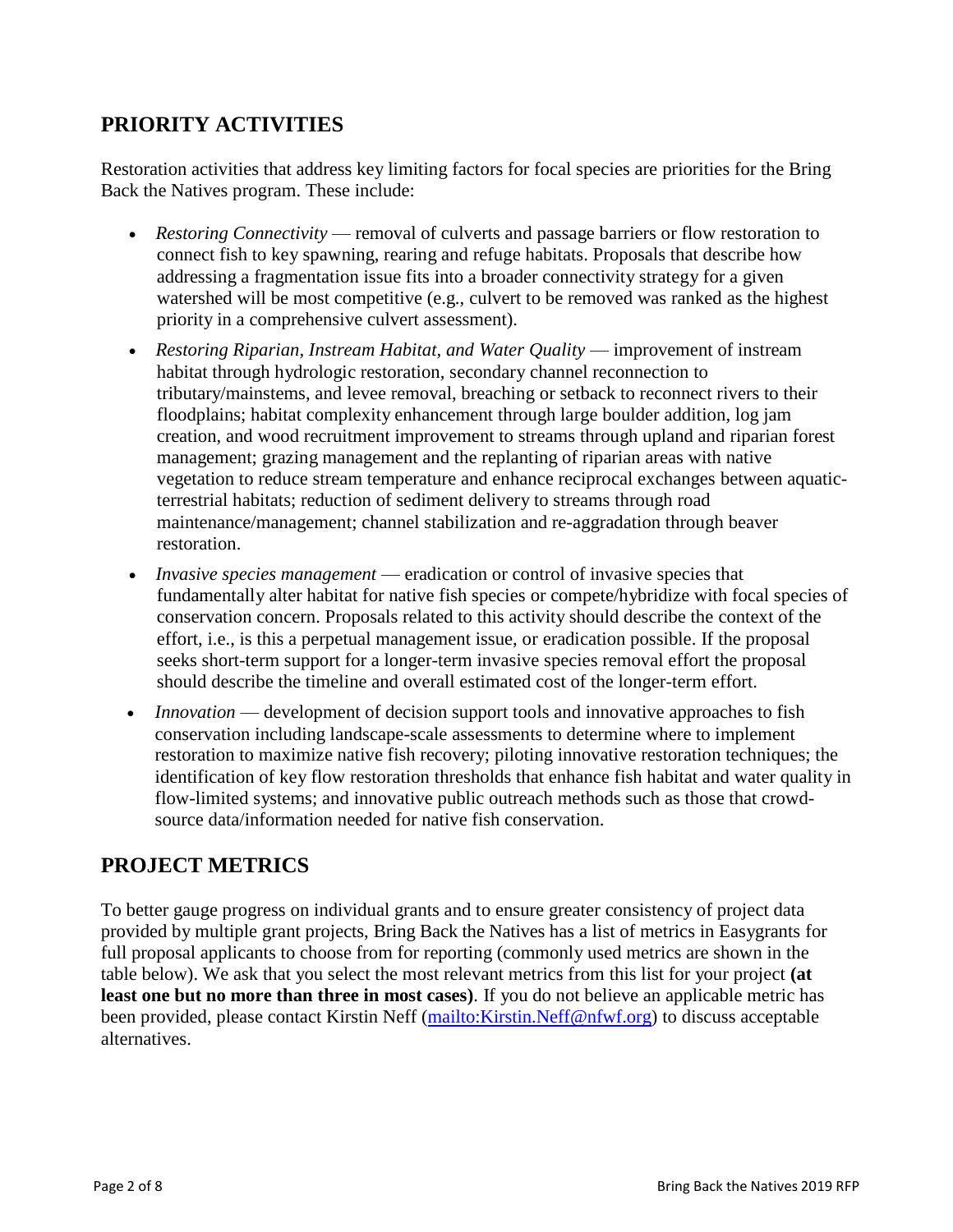| <b>Conservation Action</b><br><b>Proposed</b>                                                                                                                              | <b>Activity</b><br><b>Category in</b><br><b>Application</b> | <b>Metric</b>                                               | <b>Directions for Using and Interpreting</b><br><b>Metrics</b>                                                                                                                                                                                                                                                                                                                                                                                                                                                                                                                         |
|----------------------------------------------------------------------------------------------------------------------------------------------------------------------------|-------------------------------------------------------------|-------------------------------------------------------------|----------------------------------------------------------------------------------------------------------------------------------------------------------------------------------------------------------------------------------------------------------------------------------------------------------------------------------------------------------------------------------------------------------------------------------------------------------------------------------------------------------------------------------------------------------------------------------------|
| Fish passage<br>improvements (i.e.<br>culvert replacements,<br>barrier removals)                                                                                           | Fish passage<br>improvements                                | # fish<br>passage<br>barriers<br>rectified                  | Enter the number of fish passage barriers<br>improved to allow fish passage or removed.<br>Clearly define in the notes the type of barrier<br>and anticipated change in fish passage from<br>the project and the context of this barrier(s)<br>(i.e. 1 of 3 prioritized for this tributary, etc.)                                                                                                                                                                                                                                                                                      |
| Fish passage<br>improvements (i.e.<br>culvert replacements,<br>barrier removals)                                                                                           | Fish passage<br>improvements                                | Miles of<br>stream<br>opened                                | Enter the number of miles between the barrier<br>removal/improvement site to the site of the next<br>barrier/blockage upstream or the headwaters<br>(whichever comes first). Provide a narrative of<br>how this metric will be quantified in the notes<br>section.                                                                                                                                                                                                                                                                                                                     |
| Restore flow to stream<br>(i.e. Improved irrigation<br>practices, restore<br>hydrology)                                                                                    | Restoring<br>hydrology                                      | Additional<br>acre feet in<br>stream/lake                   | Enter the number of additional acre feet of<br>water entering the system per year as a result<br>of BMPs, water transactions, hydrologic<br>restoration, etc. undertaken as part of your<br>project. Clearly describe the monitoring<br>methods for this metric in your notes section.                                                                                                                                                                                                                                                                                                 |
| Stream<br>restoration/Aquatic<br>habitat complexity (i.e.<br>Instream and riparian<br>restoration, woody<br>material, streambank<br>restoration)                           | Riparian<br>restoration                                     | <b>Miles</b><br>restored                                    | Enter the number of miles from this project for<br>which habitat quality has been restored to<br>support/increase target fish presence. If there<br>are multiple activities happening at different<br>parts of the stream you can break out in the<br>notes the 'distance' of impact for each activity.<br>If you are restoring other wetland habitat<br>please explain in the notes and convert acres<br>to miles.                                                                                                                                                                    |
| Monitoring population<br>response (i.e. reduction<br>in invasive species or<br>increase in<br>presence/use of habitat<br>before and after project,<br>restocking survival) | Population                                                  | # individuals                                               | Enter the number of target population<br>individuals before and after project<br>improvements to the target<br>stream/lake/wetland. This metric should be<br>used if it is anticipated that the target<br>population will utilize habitat within the project<br>period or if an existing monitoring program for<br>habitat use or invasive species is in place and<br>you are evaluating change based on<br>conservation action. Clearly define the target<br>species you will be monitoring and your<br>methods for establishing baseline and<br>monitoring change in the population. |
| Engaging community<br>volunteers in<br>conservation activities                                                                                                             | Volunteer<br>participation                                  | # volunteers<br>participating<br>in projects                | Enter the number of volunteers participating in<br>the project. Use the notes section to highlight<br>if there are specific groups like fisheries<br>associations, youth, veterans that are targeted<br>for participation.                                                                                                                                                                                                                                                                                                                                                             |
| Habitat improvements<br>or Best Management<br>Practices on private<br>lands                                                                                                | Improved<br>management<br>practices                         | Acres of<br>private land<br>under<br>improved<br>management | Enter the number of privately owned acres that<br>will directly benefit from activities through this<br>project.                                                                                                                                                                                                                                                                                                                                                                                                                                                                       |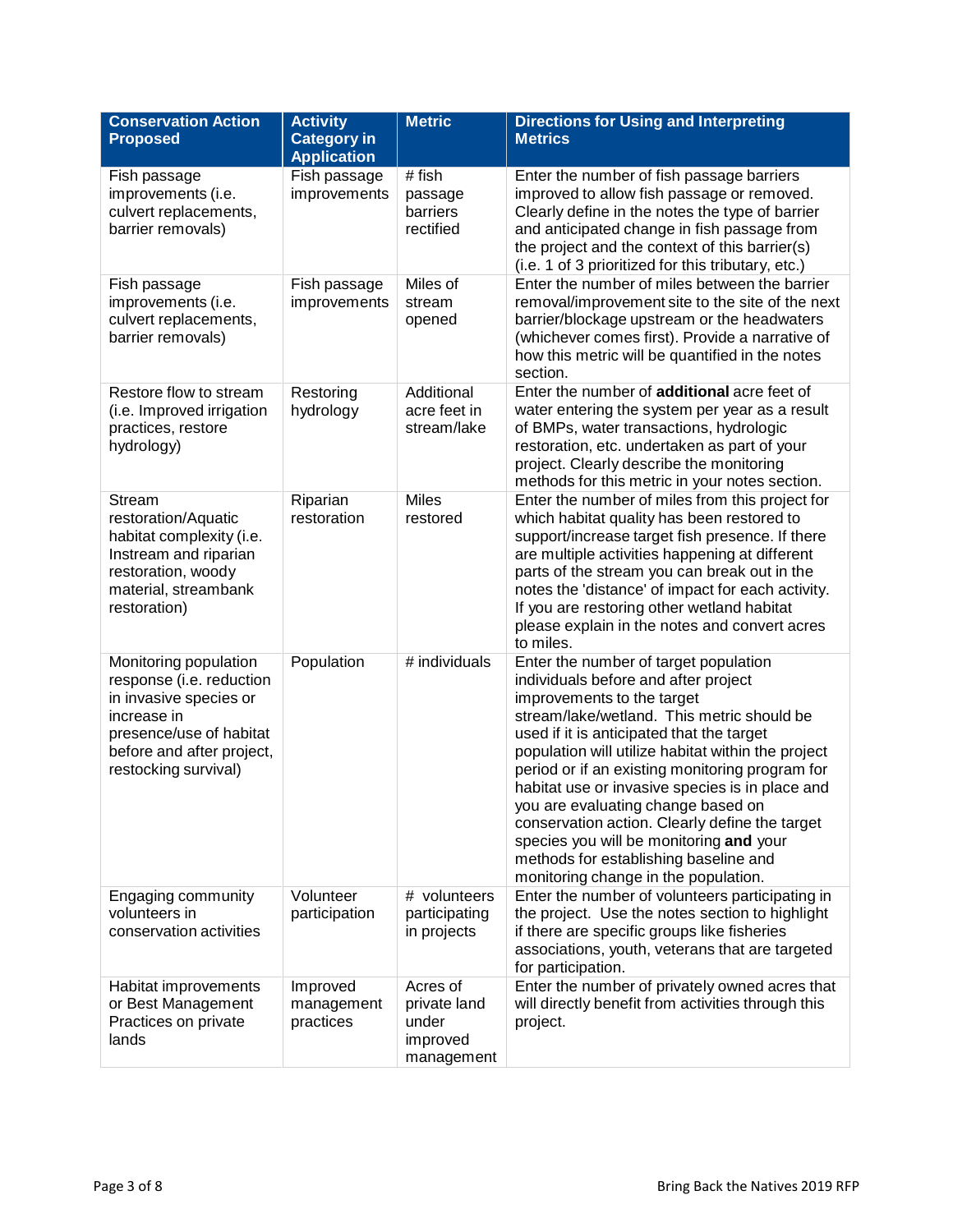| Habitat improvements<br>or Best Management<br>Practices on public<br>lands | Improved<br>management<br>practices | Acres of<br>public land<br>under<br>improved<br>management | Enter the number of publicly owned acres that<br>will directly benefit from activities through this<br>project and list the ownership (i.e. US Forest<br>Service). |
|----------------------------------------------------------------------------|-------------------------------------|------------------------------------------------------------|--------------------------------------------------------------------------------------------------------------------------------------------------------------------|
|                                                                            |                                     |                                                            |                                                                                                                                                                    |

#### **ELIGIBILITY**

Eligible applicants include: local, state, federal, and tribal governments and agencies (e.g., townships, cities, boroughs), special districts (e.g., conservation districts, planning districts, utility districts), non-profit 501(c) organizations, schools and universities.

#### **Ineligible Uses of Grant Funds**

- Funds from this program cannot support fee title land acquisition projects. However, funds may cover certain transaction costs associated with an acquisition (appraisals, title searches, surveys) and for conservation easements.
- NFWF funds and matching contributions may not be used to support political advocacy, fundraising, lobbying, litigation, terrorist activities or Foreign Corrupt Practices Act violations.
- NFWF funds may not be used to support ongoing efforts to comply with legal requirements, including permit conditions, mitigation and settlement agreements. However, grant funds may be used to support projects that enhance or improve upon existing baseline compliance efforts.

# **FUNDING AVAILABILITY AND MATCH**

Up to \$510,000 in grant funds is available. Grant awards generally range in size from \$50,000 to \$100,000, although grants greater than \$100,000 will be considered on a case by case basis.

Applicants must provide at least \$1 in matching non-federal funds for every \$1 of NFWF grant funds requested. Eligible non-federal matching sources can include cash, in-kind donations, and/or volunteer labor which are directly related to the project proposed for funding.

# **EVALUATION CRITERIA**

All proposals will be screened for relevance, accuracy, completeness and compliance with NFWF and funding source policies. Proposals will then be evaluated based on the extent to which they meet the following criteria.

**Program Goals and Priorities** – Project contributes to the Program's overall habitat and species conservation priorities, and has specific, quantifiable performance metrics to evaluate project success. Competitive proposals will include the following information:

• **Project Need:** Describe the native fish species at risk or potentially at risk, a description of its historic and current range, and its importance as part of the greater aquatic ecosystem, as well as the factors that have caused a decline in the species population(s). Proposals that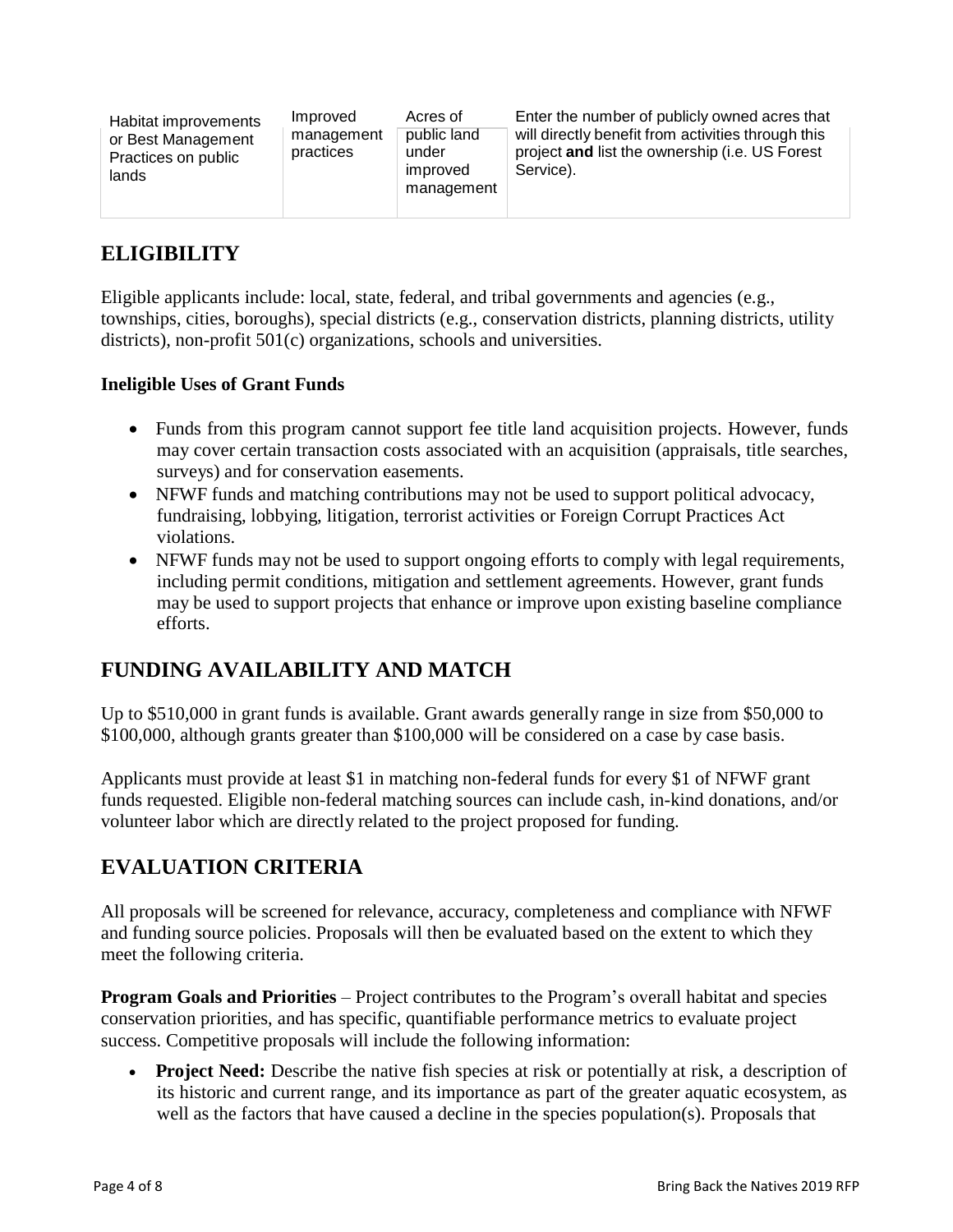effectively communicate the context for the project, in terms of how it fits into a broader restoration effort and why it addresses the most strategic need, will be the most competitive. In general, projects should be part of a larger, comprehensive plans (e.g., NFWF business plans, National Fish Habitat Action Plans (NFHAPs), watershed restoration plans) and result from a prioritization process. Please provide this context within the proposal.

- **Activities/Methods:** Describe how each activity will be implemented and the anticipated timeline. Explain how these activities address the key limiting factors for a species of conservation concern. Describe how these activities relate to established plans (NFWF Initiative business plan, management, conservation, or recovery plans, etc.) and conservation needs. Discuss how this project either initiates or fits into larger efforts in the watershed, or, if this is a stand-alone project, how it will succeed in and of itself in restoring, protecting, or enhancing the species population(s).
- **Long-Term Conservation Outcome(s):** Discuss the quantifiable/measurable longterm outcome(s) for fish habitat or populations that will be achieved, including how the project will enhance resilience to changing environmental conditions in native fish populations.
	- $\circ$  If the project supports implementation of a NFWF Initiative describe: 1) how the project helps achieve the goals described in the business plan of that Initiative, 2) how the project supports one or more of the strategies laid out in the NFWF business plan, and 3) how the proposed work supports efforts within the focal geography of the business plan.
	- o If the project supports implementation of the National Fish Habitat Action Plan (NFHAP) and a Fish Habitat Partnership, describe how the project meets one or more of the NFHAP goals and strategies and how the outcomes will be measured and reported consistent with NFHAP guidelines. *If the project has a NFHAP*

#### *nexus, applicants are encouraged to include a letter of support from the relevant Fish Habitat Partnership with their proposal.*

**Technical Merit** – Project is technically sound and feasible, and the proposal sets forth a clear, logical and achievable work plan and timeline. Project engages appropriate technical experts throughout project planning, design and implementation to ensure activities are technicallysound and feasible.

**Cost-Effectiveness** – Project includes a cost-effective budget that balances performance risk and efficient use of funds. Cost-effectiveness evaluation may include, but is not limited to, an assessment of either or both direct and indirect costs in the proposed budget. The federal government has determined that a *de minimis* 10% indirect rate is an acceptable minimum for organizations without a NICRA, as such NFWF reserves the right to scrutinize **ALL** proposals with indirect rates above 10% for cost-effectiveness.

**Transferability** – Project has potential and plan to transfer lessons learned to other communities and/or to be integrated into government programs and policies.

**Communication** – Project includes a detailed plan to communicate information about the project to appropriate audiences.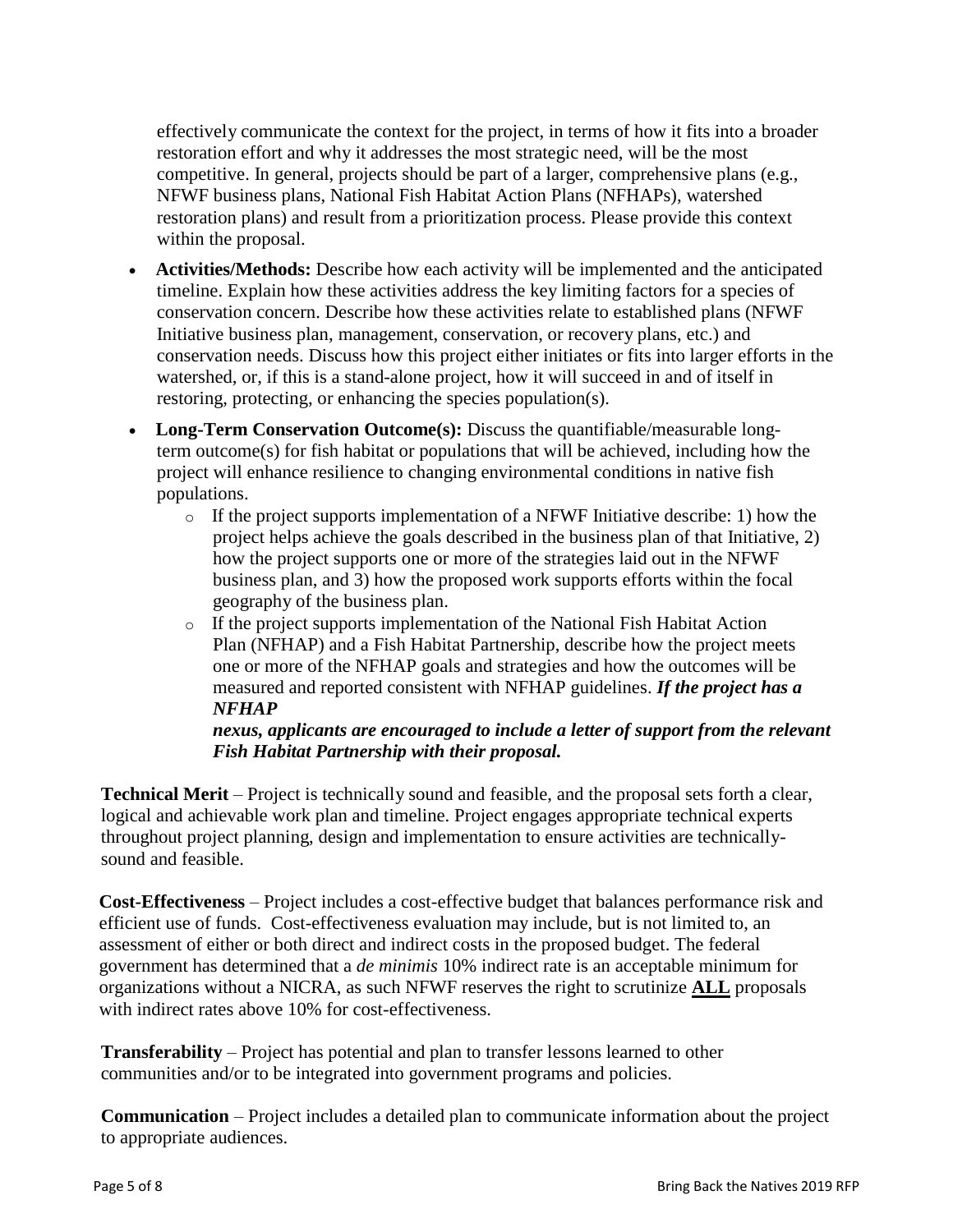**Conservation Plan and Context** – The project advances an existing conservation plan or strategy.

**Monitoring** – Project includes a plan for monitoring progress during and after the proposed project period to track project success and adaptively address new challenges and opportunities as they arise.

**Long-term Sustainability** – Project will be maintained to ensure benefits are achieved and sustained over time. This should include how future funding will be secured to implement necessary long-term monitoring and maintenance activities.

**Past Success** – Applicant has a proven track record of success in implementing conservation practices with specific, measurable results.

**Partnership** – An appropriate local partnership exists to implement the project and will sustain it after the life of the grant. Identify proposed partners, if known (including potential or contemplated subawards to third party subrecipients of the applicant), the roles they will play in implementing the project, and how this project will build new or enhance existing partnerships. (Note: a project partner is any local community, non-profit organization, tribe, and/or local, state, and federal government agency that contributes to the project in a substantial way and is closely involved in the completion of the project.) *If the project has any nexus with BLM, USFS, USFWS, and/or tribal lands or trust resources, please discuss their involvement in the project and request a letter of support from the appropriate office.*

#### **OTHER**

**Budget** – Costs are allowable, reasonable and budgeted in accordance with NFWF's [Budget](http://www.nfwf.org/whatwedo/grants/applicants/Pages/budget-instructions.aspx)  [Instructions](http://www.nfwf.org/whatwedo/grants/applicants/Pages/budget-instructions.aspx) cost categories. Federally-funded projects must be in compliance with [OMB](http://www.ecfr.gov/cgi-bin/text-idx?SID=704835d27377ef5213a51c149de40cab&node=2:1.1.2.2.1&rgn=div5)  [Uniform Guidance](http://www.ecfr.gov/cgi-bin/text-idx?SID=704835d27377ef5213a51c149de40cab&node=2:1.1.2.2.1&rgn=div5) as applicable.

**Matching Contributions** – Matching Contributions consist of cash, contributed goods and services, volunteer hours, and/or property raised and spent for the Project during the Period of Performance. Larger match ratios and matching fund contributions from a diversity of partners are encouraged and will be more competitive during application review.

**Procurement** – If the applicant chooses to specifically identify proposed Contractor(s) for Services, an award by NFWF to the applicant does not constitute NFWF's express written authorization for the applicant to procure such specific services noncompetitively. When procuring goods and services, NFWF recipients must follow documented procurement procedures which reflect applicable laws and regulations.

**Publicity and Acknowledgement of Support** – Award recipients will be required to grant NFWF the right and authority to publicize the project and NFWF's financial support for the grant in press releases, publications and other public communications. Recipients may also be asked by NFWF to provide high-resolution (minimum 300 dpi) photographs depicting the project.

**Receiving Award Funds** – Award payments are primarily reimbursable. Projects may request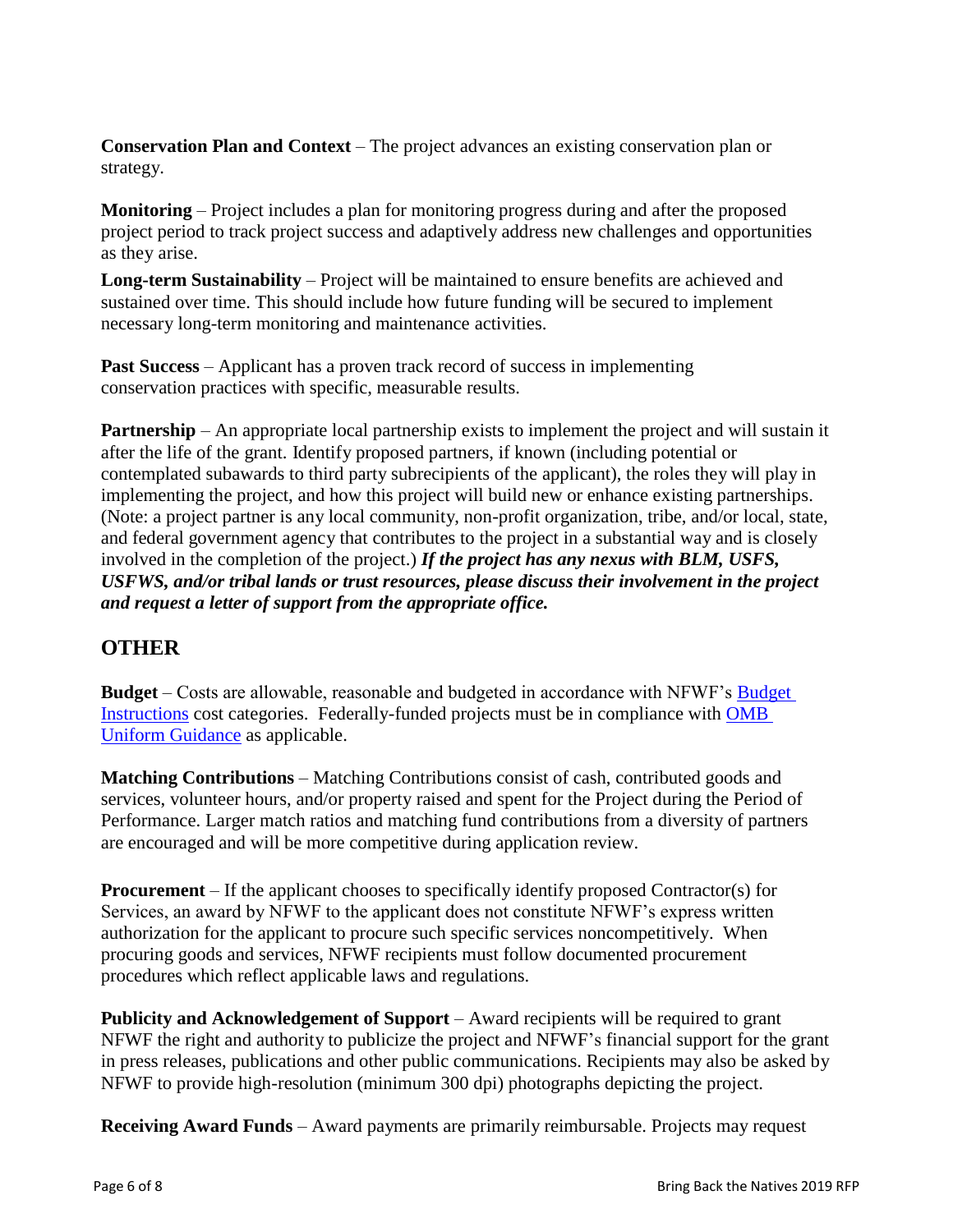funds for reimbursement at any time after completing a signed agreement with NFWF. A request of an advance of funds must be due to an imminent need of expenditure and must detail how the funds will be used and provide justification and a timeline for expected disbursement of these funds.

**Compliance Requirements** – Projects selected may be subject to requirements under the National Environmental Policy Act, Endangered Species Act (state and federal), and National Historic Preservation Act. Documentation of compliance with these regulations must be approved prior to initiating activities that disturb or alter habitat or other features of the project site(s). As may be applicable, successful applicants may be required to comply with additional Federal, state or local requirements and obtain all necessary permits and clearances.

**Permits** – Successful applicants will be required to provide sufficient documentation that the project has received all necessary permits and clearances to comply with any Federal, state or local requirements. Where projects involve work in the waters of the United States, **NFWF strongly encourages applicants to conduct a permit pre-application meeting with the Army Corps of Engineers prior to submitting their proposal, even for those proposing to acquire permits, so that a better understanding of the permitting needs are in place.**

**Federal Funding** – The availability of federal funds estimated in this solicitation is contingent upon the federal appropriations process. Funding decisions will be made based on level of funding and timing of when it is received by NFWF.

#### **TIMELINE**

Dates of activities are subject to change. Please check the [Bring Back the Natives program page](http://www.nfwf.org/bbn/Pages/home.aspx) of the NFWF website for the most current dates and information.

Pre-Proposal Due Date June 27, 2019, 11:59PM, Eastern Invitations for Full Proposals Sent July 2019 Review Period August-September 2019 Awards Announced November 2019

Full Proposal Due Date August 22, 2019, 11:59PM, Eastern

#### **HOW TO APPLY**

All application materials must be submitted online through NFWF's Easygrants system.

1. Go to [easygrants.nfwf.org](https://easygrants.nfwf.org/) to register in our Easygrants online system. New users to the system will be prompted to register before starting the application (if you already are a registered user, use your existing login). Enter your applicant information.

2. Once on your homepage, click the "Apply for Funding" button and select this RFP's "Funding Opportunity" from the list of options.

3. Follow the instructions in Easygrants to complete your application. Once an application has been started, it may be saved and returned to at a later time for completion and submission.